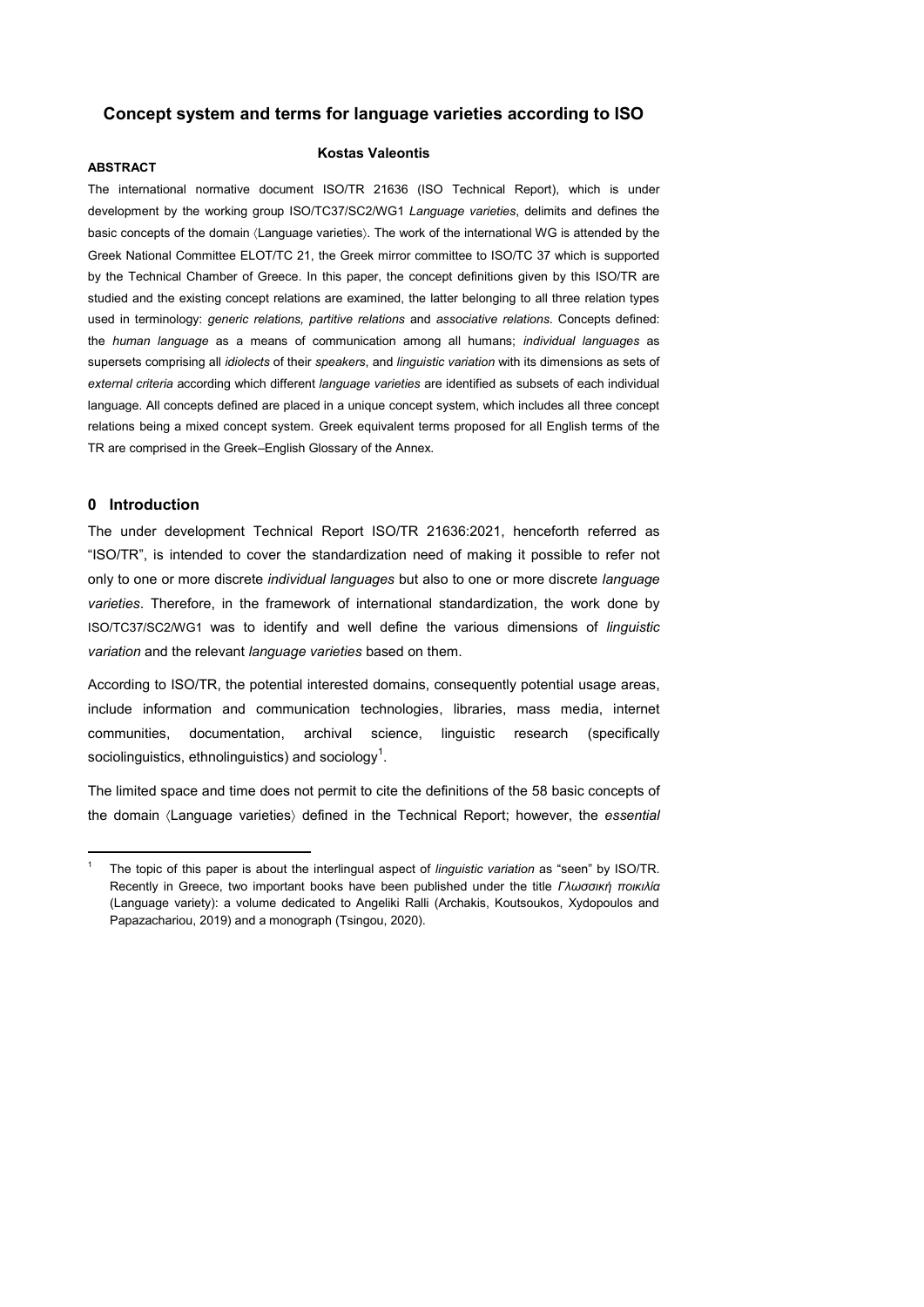*characteristics* and the interrelations of those concepts will be shown, after analyzing their partial *concept systems* which constitute the total *concept system*. The concept descriptions, direct or indirect, will be concise, while the Greek terms used are in agreement with the terminology adopted by the technical committee ELOT/TC 21 (ELETO, 2018) or – in case of new concepts – are based on that terminology<sup>2</sup>.

All the Greek terms together with the English equivalent terms of the ISO/TR are included in the table of the Annex.

All the terms of the ISO/TR – and, generally, of terminology domain – used in this paper are *italicized*, while *concepts* are represented by their *term*, *definition* or description enclosed in single quotation marks (' ').

## **1 Synopsis of concept relations**

Three types of *concept relations* are distinguished in the *domain* (terminology); two *hierarchical relations* (*generic relation*, *partitive relation*) and one non-hierarchical (*associative relation*).

– In the *generic relation*:

*Concept* A is a *generic concept* or a *genus*, while concept B – which has all the characteristics of A plus one or more delimiting characteristics – is a *specific concept*  or a *species* of Α.

– In the *partitive relation*:

*Concept* A is a *complehensive concept* or a *whole*, while concept B – which, together with other concepts, constitute A – is a *partitive concept* or a *part* of Α.

– In the *associative relation*:

*Concepts* A and B have a thematic connection/relation neither generic nor partitive.

#### **Notations of** *concept relations* **on the** *concept diagrams*



<sup>2</sup> Clear synoptic descriptions of the basic concepts of terminology are given in "*62 Knowledge items of terminology*" (Valeontis, 2018).

-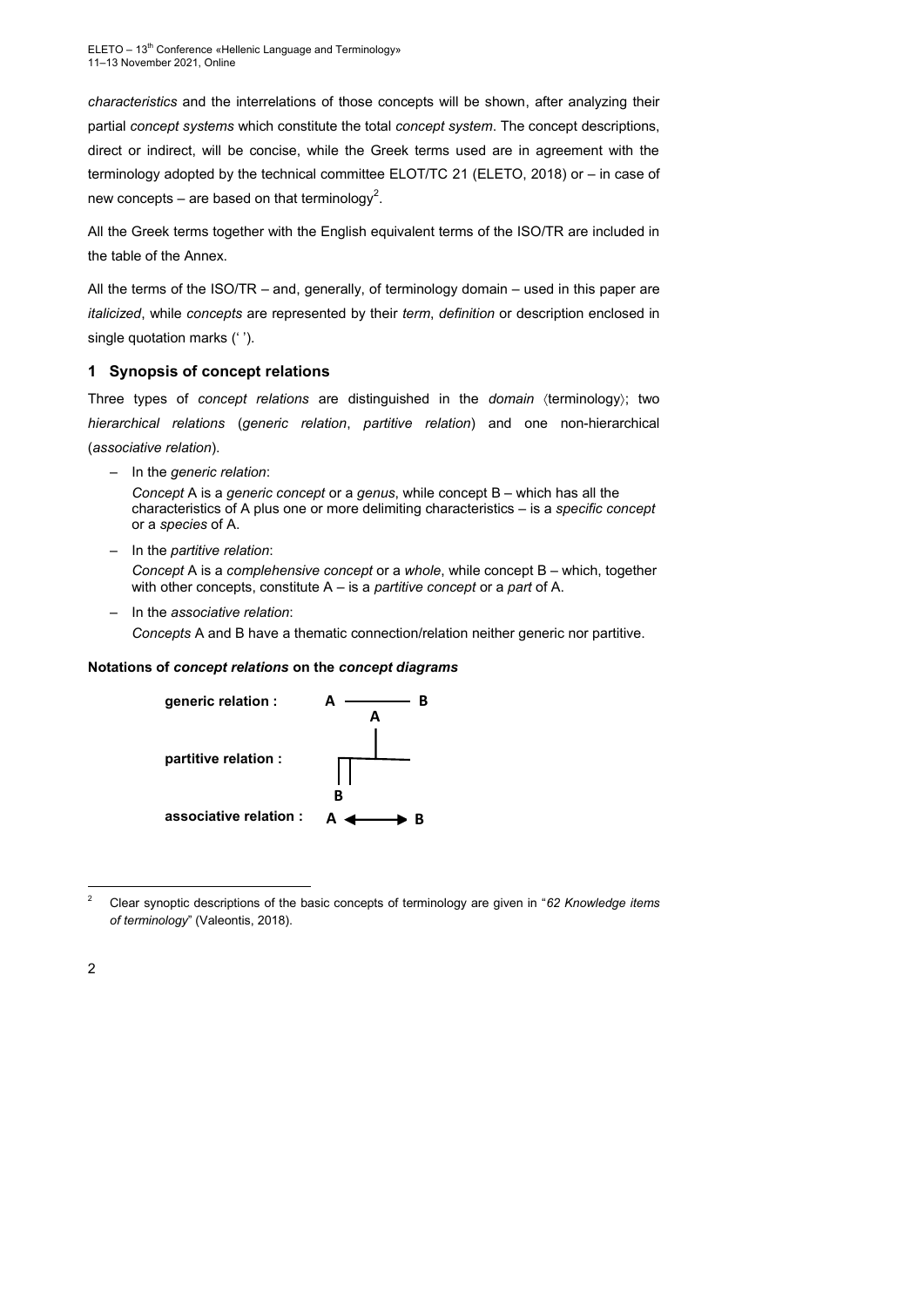#### **2 What about the** *human language* **and the** *individual languages***?**

The term *human language* represents/designates the concept 'means of communication between humans characterized by systematic use of sounds, visual-spatial signs (by movements or gestures), characters or other written symbols or signs that can be combined to express or communicate meaning or a message between humans'.

Let us imagine a 'set of expressions of *human language* used by a given individual person, at a given time, in a given type of situation, and in a given medium'. Such a set is an *idiolect*, the given person is the *speaker* using this *idiolect*, whereas the given situation is an *event of language use*. This set also includes the cases of a *speaker* with *enhanced communicative functioning abilities* or with *communicative functioning constraints*.

A 'largest set of idiolects which are interconnected through high mutual intelligibility and used by different speakers' defines an individual language, which may be a *natural language* – which is spoken or had been spoken by a language community (e.g. Ancient Greek, Latin, Modern Greek, English etc.) – or a *constructed language*, 'whose rules are explicitly established prior to its use' (e.g. Esperanto).

In any *individual language*, there are various subsets defined according to some criteria. The very existence of such subsets is the *linguistic variation*; two categories of criteria are distinguished: *external criteria for linguistic variation* and *structural criteria for linguistic variation* (the former are not based on the linguistic features of the idiolects' systems in contrast with the latter). Each one of these subsets is a *language variety*.



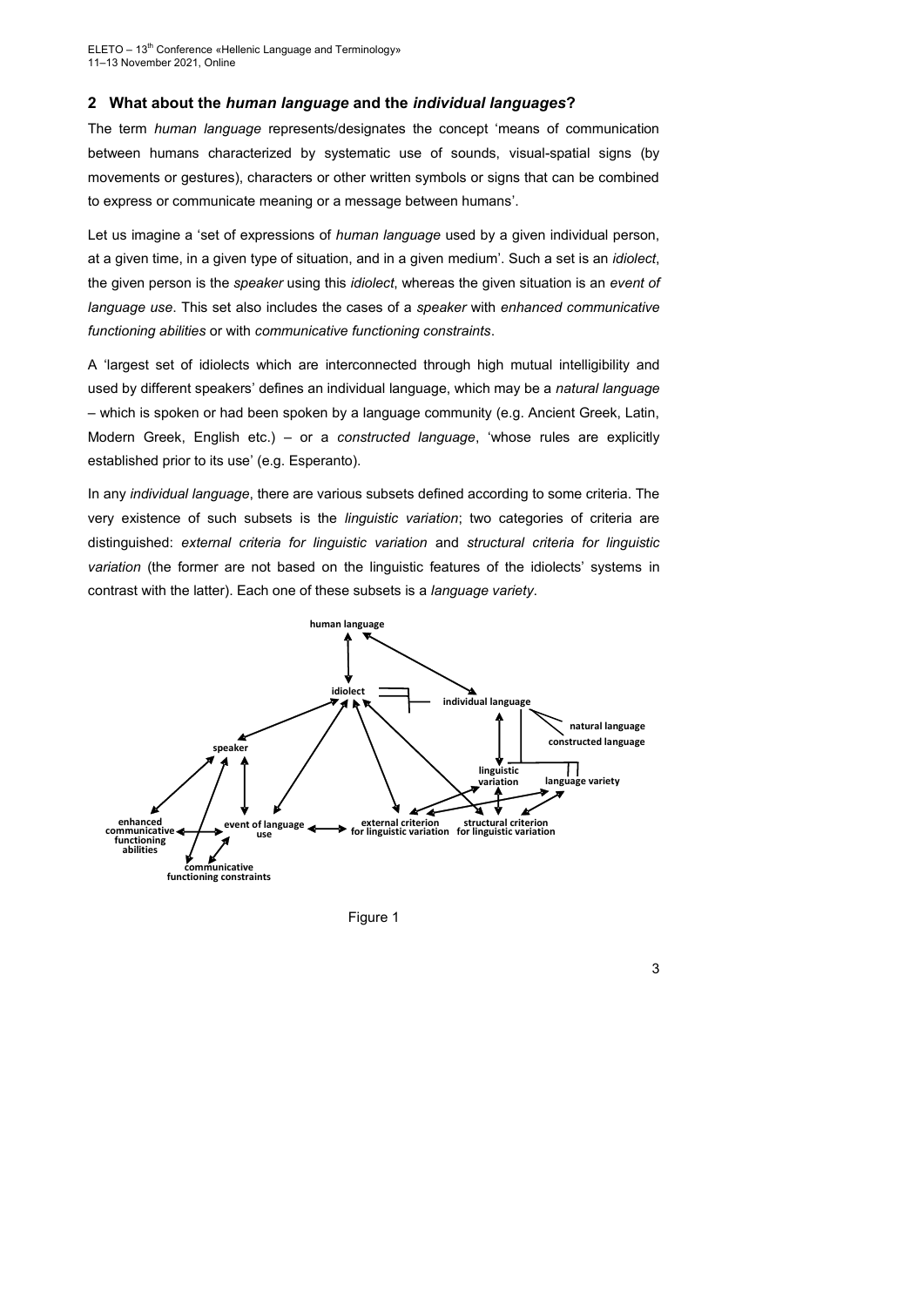ELETO - 13<sup>th</sup> Conference «Hellenic Language and Terminology» 11–13 November 2021, Online

The *concepts* mentioned above (by their terms) are shown on the *concept diagram* in Figure 1 together with the *concept relations* among them. Thus: an *individual language* is a *comprehensive concept* (a *whole*) constituted of *partitive concepts* (*parts*) which are on one hand all the *idiolects* and on the other hand all the *language varieties*. However, at the same time, it is also a *generic concept* (*genus*) subdivided into two *specific concepts* (*species*): the *natural language* and the *constructed language*.

# **3** *Linguistic variation dimensions* **as** *criteria of subdivision* **of an** *individual language* **into its** *language varieties*

Any *linguistic variation dimension* is composed of one or more *external criteria for linguistic variation* of the same kind. The ISO/TR distinguishes the following 8 *linguistic variation dimensions*:

- *Space dimension* (various geographical locations and regions) |1|
- *Time dimension* (various spans of time) 2
- *Social dimension* (various social groups) 3
- *Medium dimension* (various media for communication) 4
- *Situation dimension* (various types of situation) 5
- *Person dimension* (various personal characteristics of the speaker) 6
- *Proficiency dimension* (various grades of proficiency of the speaker) 7
- *Communicative functioning dimension* (various functional abilities of the speaker) 8

The concept diagram including all concepts just mentioned above is shown on Figure 2.

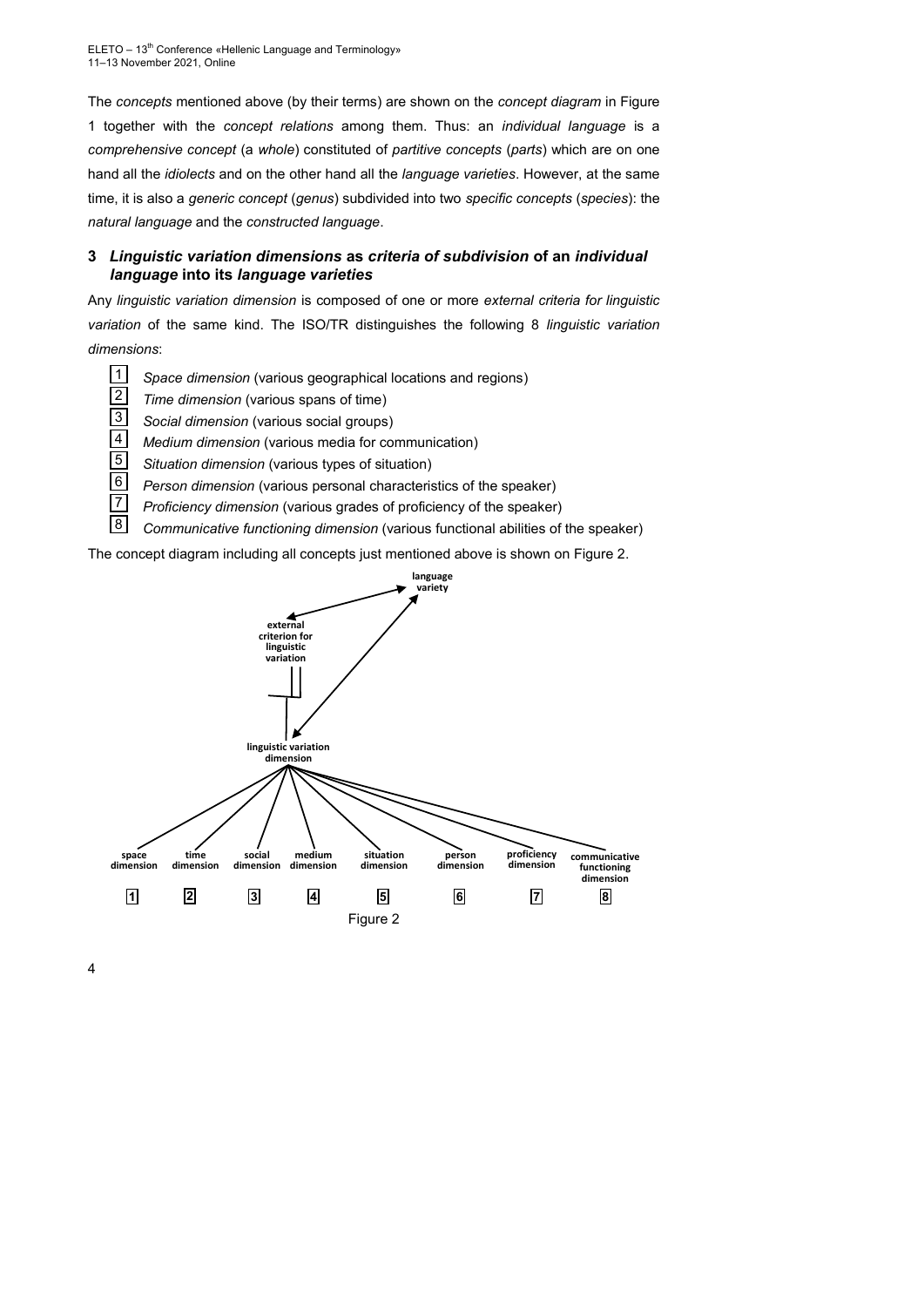**4 Kinds of** *language variety* **defined in the ISO/TR according to the relevant**  *linguistic variation dimensions*



Figure 3

All kinds of *language variety* resulting from applying the 8 *linguistic variation dimensions* mentioned above as *criteria of subdivision* are shown in Figure 3.

- the *standard variety* and the *dialect* (*linguistic variation dimension* 1),
- the *historical language period* and the *language epoch* (*linguistic variation dimension* 2), connected with a *partitive relation*,
- the *sociolect* (*linguistic variation dimension* 3) and, its specific concept, the *technolect* (for a 'community having special knowledge in a particular domain or subject'),
- the *language modality* (*linguistic variation dimension* 4) with its multiple species:

*spoken modality*, *multimodal modality* (simultaneously speech together with gestures, facial expressions etc.), *written modality*, *signed modality*, *whistled modality*, *drummed modality*, *haptic modality*, *augmentative and alternative communication*, as well as *primary modality* and *secondary modality*, but also *basic modality* from which other *language modalities* are derived,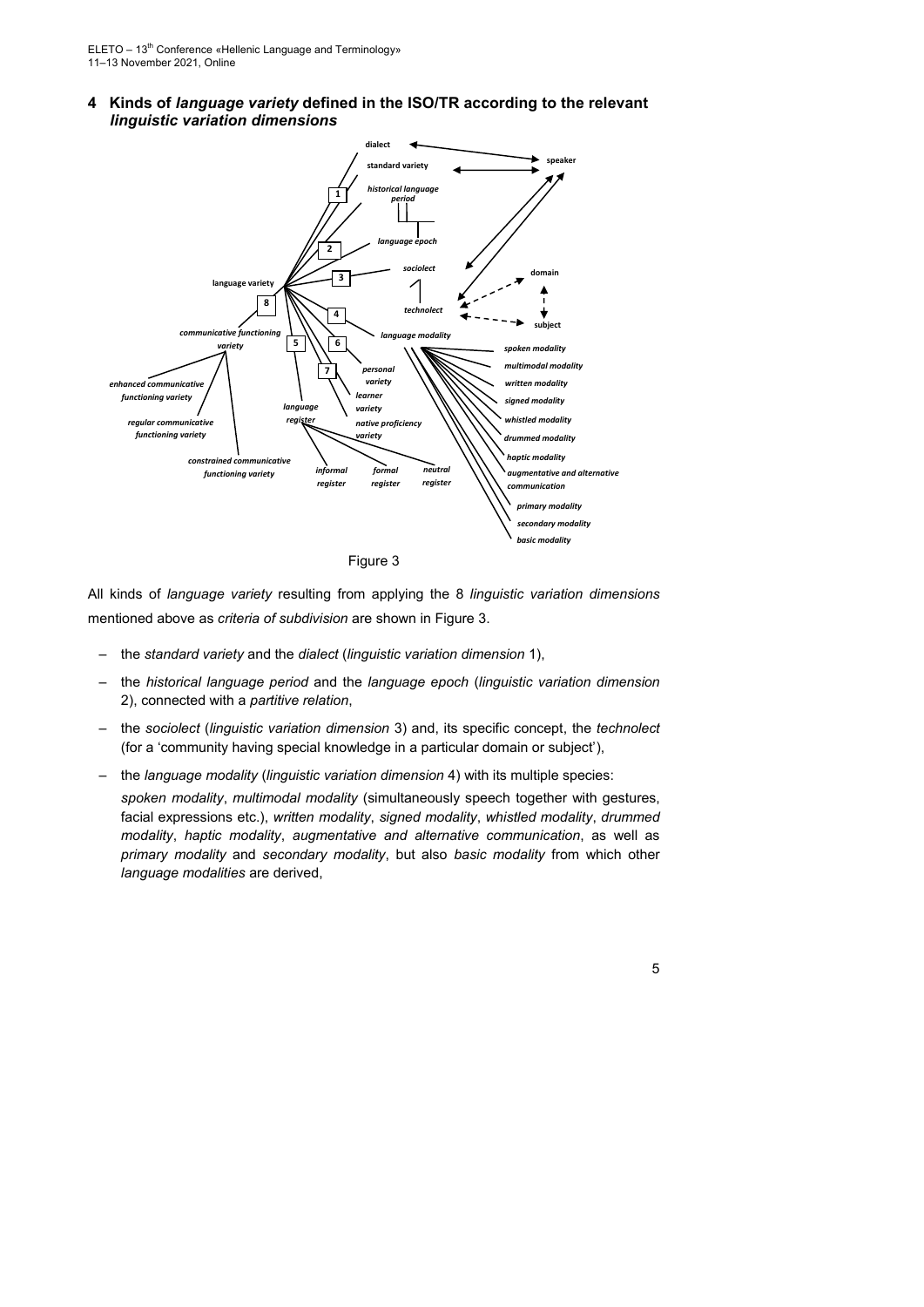- the *language register<sup>3</sup>* (*linguistic variation dimension* 5) with its three major specific registers: *formal register, informal register* and *neutral register,*
- the *personal variety* (*linguistic variation dimension* 6),
- the *learner variety* and the *native proficiency variety* (*linguistic variation dimension* 7) and
- the *communicative functioning variety* (*linguistic variation dimension* 8) with its three specific concepts: *enhanced communicative functioning variety, regular communicative functioning variety* and *constrained communicative functioning variety.*





The entire *concept system* under the ISO/TR is completed with the *concepts* of the *concept diagram* in Figure 4, which refer to the documentation of *language resources*. Each *individual language*, in its *written modality*, is written in a certain *writing system* with a certain script, while to any of its written texts, or event of language uses, a *transcription* ('representation in a written form different from the original representation') may be applied, which is a *transliteration* if fully reversible (i.e. if it enables the reconstruction of the original script without any loss of information about graphic characters).

-

<sup>3</sup> Among the various equivalent Greek terms for the concept 'language register' (επίπεδο ύφους, επίπεδο χρήσης, χρηστικό επίπεδο, επίπεδο λόγου etc) referred in (Tsingou, 2020) the one used in this paper is *επίπεδο ύφους*, which has been adopted by the committee ELOT/TC 21, while M. Tsingou herself uses the term *επίπεδο χρήσης* in her monograph. It should be noted that currently, ELOT/TC 21 is preparing the ELOT National Standard corresponding to the Technical Report ISO/TR 20694:2018 *A typology of language registers*, which includes more *language registers* than the three included here.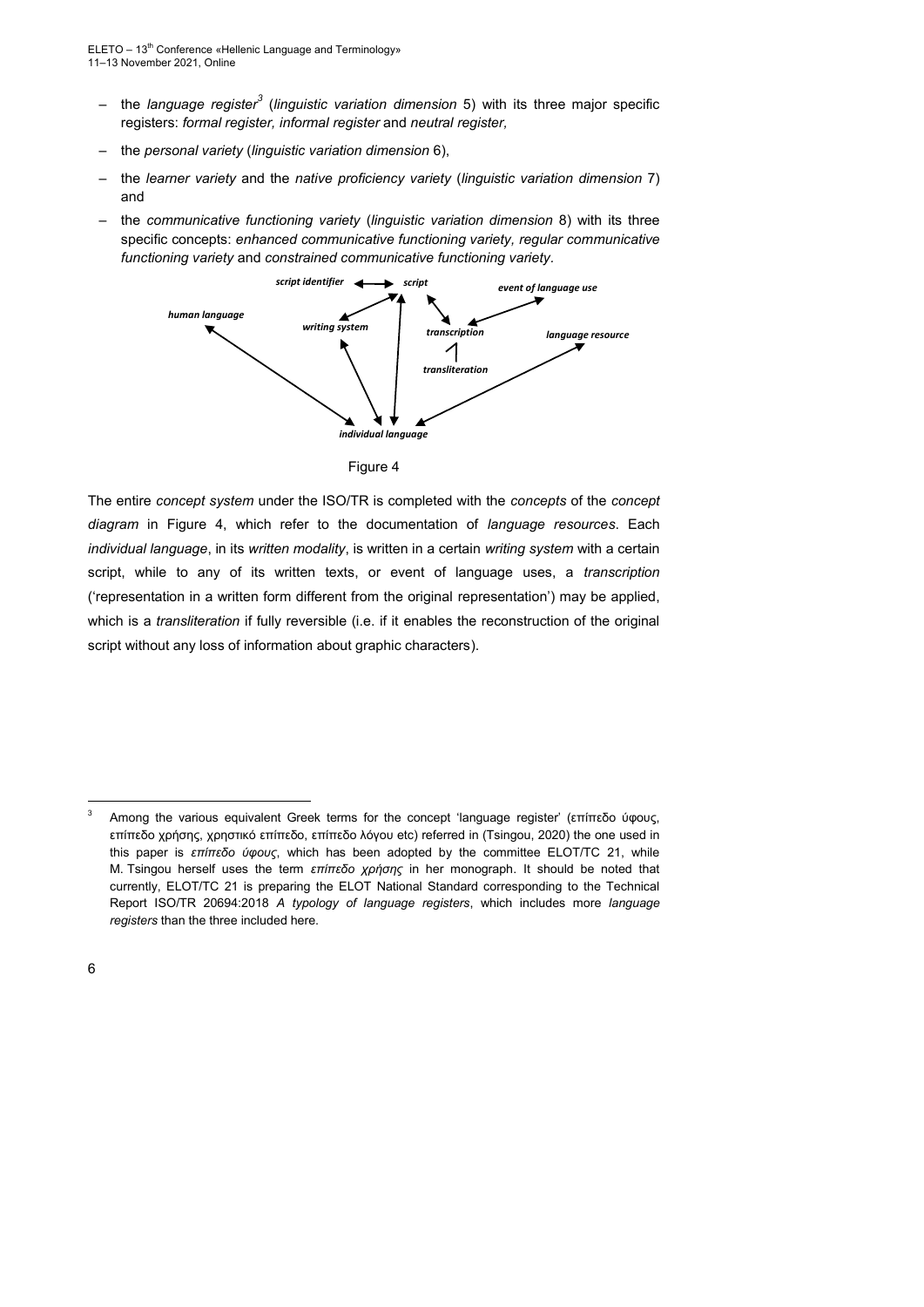ELETO – 13<sup>th</sup> Conference «Hellenic Language and Terminology» 11–13 November 2021, Online

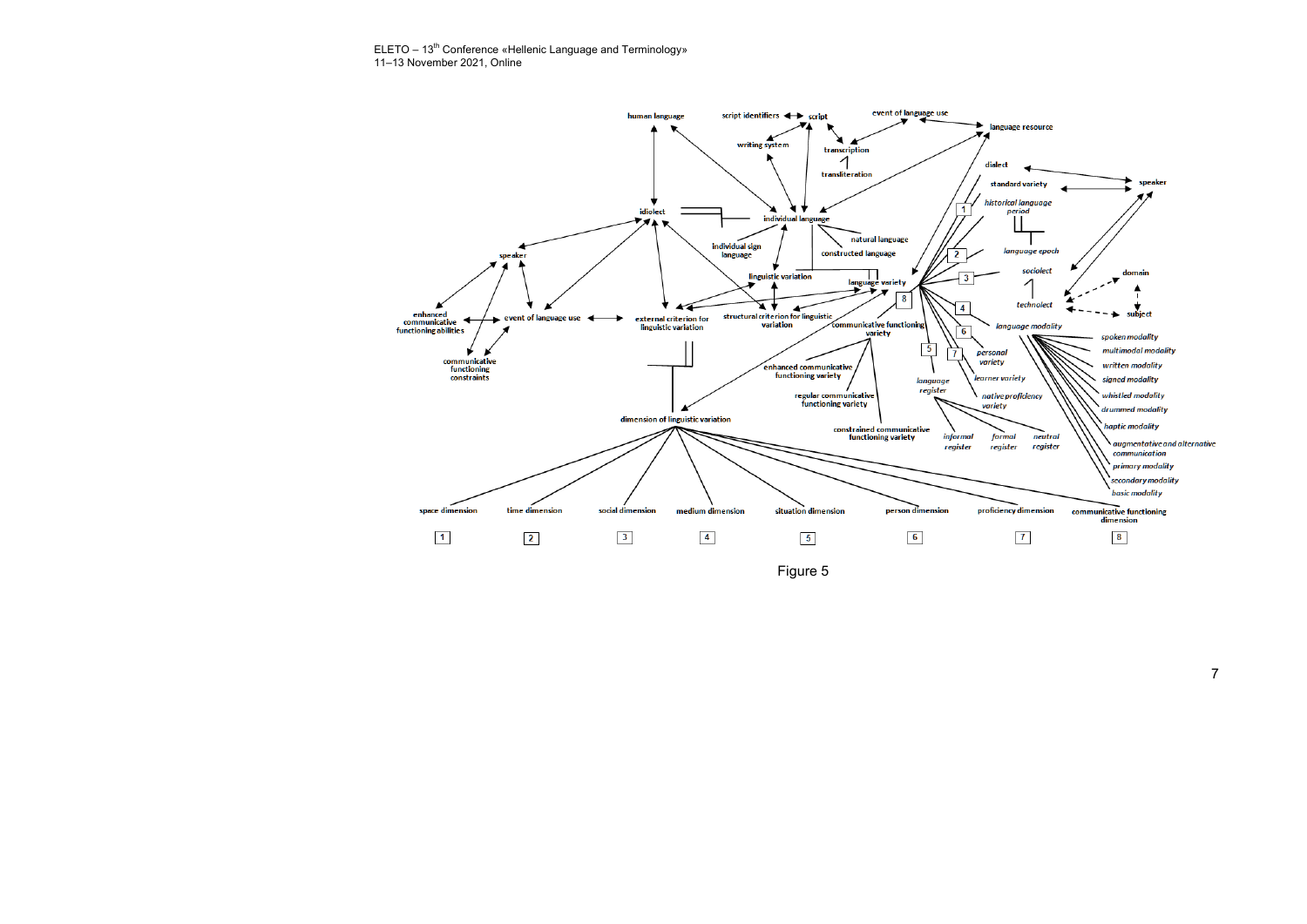Figure 5 shows the *concept diagram* of the entire *concept system*, which is a composition of the *concept diagrams* in figures 1, 2, 3 and 4. In this *concept diagram*, the *individual sign language* has been added as an *individual language* whose *basic modality* is the *signed modality*' 4 .

## **5 Synopsizing**

Synopsizing, the *concept relations* connecting the *concepts* defined in ISO/TR 21636 *Identification and description of language varieties* (ISO/TR) have been studied in this paper; according to these relations four component *concept systems* have been identified, composing an entire *concept system*. The partial *concept diagrams* have been constructed as well as the entire *concept diagram* and Greek equivalent terms have been proposed for all English terms of the ISO/TR in accordance with the Greek terminology adopted by the committee ELOT/TC 21, which follows the further development of the ISO/TR and soon will be called to decide on the Greek national vote for its approval. All equivalent Greek–English terms are included in the Greek–English Glossary in the Annex.

### **References**

Archakis, A., Koutsoukos, N., Xydopoulos, G. and Papazachariou, D. (Ed. 2019). *Language variety – Studies dedicated to Angeliki Ralli*. Athens: Kapa Ekdotiki

ELETO (2018). *General and special terms in the domain of terminology* (Edition 6) (Available at: [http://www.eleto.gr/download/Bodies/TE21-TerminologyTerms\\_GR.pdf\)](http://www.eleto.gr/download/Bodies/TE21-TerminologyTerms_GR.pdf)

ELOT 561-1:2006 *Terminology work – Vocabulary – Part 1: Theory and application*

ELOT 402:2010 *Terminology work – Principles and methods*

Tsingou, M. (2020). *Language variety – Definition and dimensions*, Athens, Diavlos Editions

ISO 704:2009 *Terminology work – Principles and methods*

ISO 1087:2019 *Terminology work and terminology science – Vocabulary*

ISO/TR 20694:2018 *A typology of language registers*

ISO/TR 21636:2021 (Rev. 3.1) *Identification and description of language varieties.*

Valeontis, K. (2018). *62 Basic knowledge items of terminology* (Available at: [http://www.eleto](http://www.eleto.gr/download/Conferences/ELETO-TE21-EDO_Conference/Gnosmata_Orologias_2018-11-08_EN_V01.pdf) [.gr/download/Conferences/ELETO-TE21-EDO\\_Conference/Gnosmata\\_Orologias\\_2018-11-](http://www.eleto.gr/download/Conferences/ELETO-TE21-EDO_Conference/Gnosmata_Orologias_2018-11-08_EN_V01.pdf) [08\\_EN\\_V01.pdf](http://www.eleto.gr/download/Conferences/ELETO-TE21-EDO_Conference/Gnosmata_Orologias_2018-11-08_EN_V01.pdf) )

-

whose strict definition is: visual-spatial language modality that uses a combination of hand shapes, palm orientation and movement of the hand, arm, mouth, head or body, and facial expression'.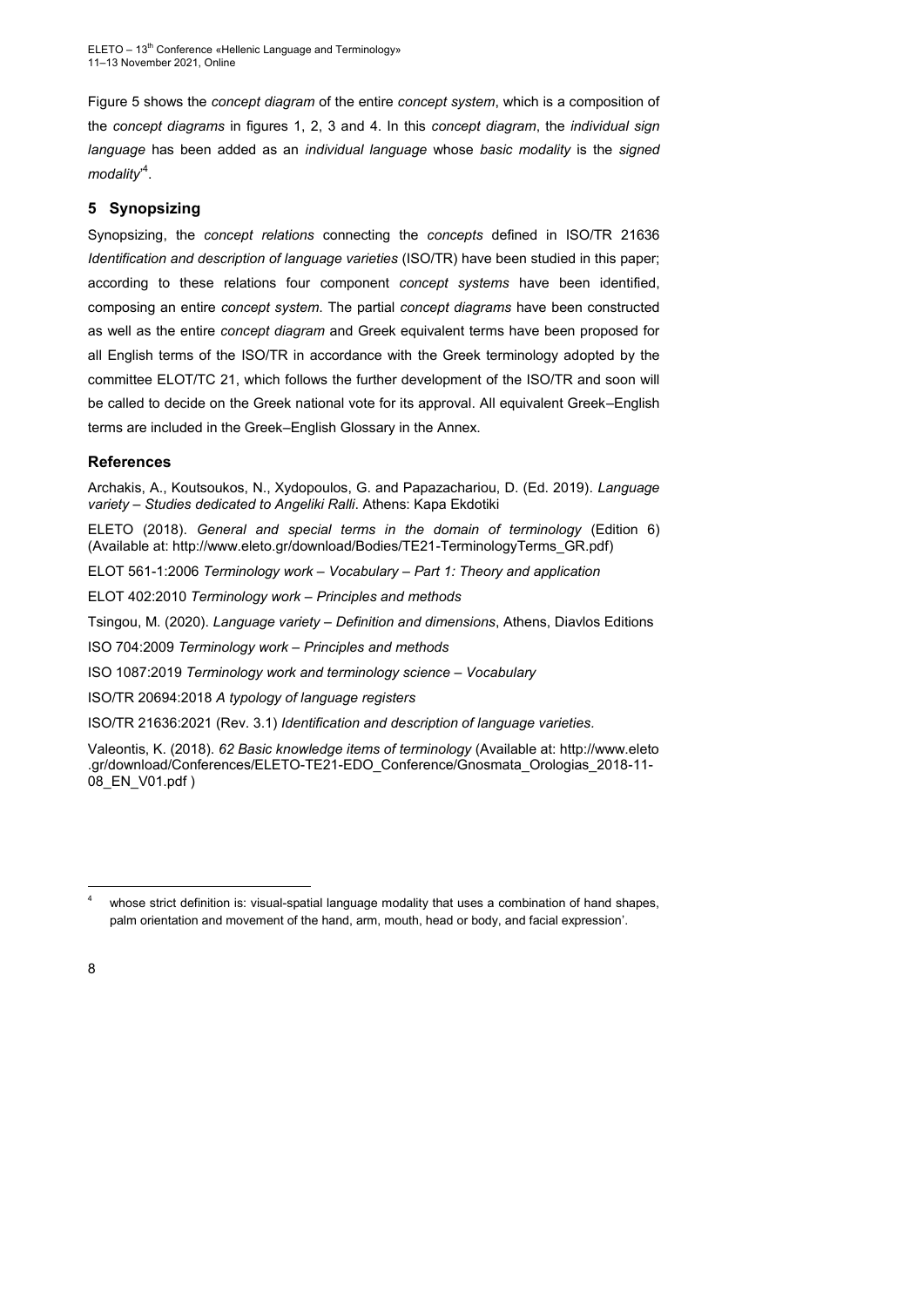| <b>ANNEX</b>                                                     |  |  |
|------------------------------------------------------------------|--|--|
| Greek-English glossary of terms in Technical Report ISO/TR 21636 |  |  |
| (in alphabetical order)                                          |  |  |

| αναγνωριστικό πίνακα<br>χαρακτηροσειράς                      | script identifier                                                                         |
|--------------------------------------------------------------|-------------------------------------------------------------------------------------------|
| ανεπίσημο επίπεδο ύφους, άτυπο<br>επίπεδο ύφους              | informal register, informal language register                                             |
| ανθρώπινη γλώσσα                                             | human language                                                                            |
| απτική τροπικότητα                                           | haptic modality, haptic language modality,<br>tactile modality, tactile language modality |
| βασική τροπικότητα                                           | basic modality, basic language modality                                                   |
| γλωσσική ποικιλία                                            | language variety                                                                          |
| γλωσσική ποικιλότητα                                         | linguistic variation, language variation                                                  |
| γλωσσική τροπικότητα                                         | language modality                                                                         |
| γλωσσικός πόρος                                              | language resource, LR                                                                     |
| γραπτή τροπικότητα                                           | written modality, written language modality                                               |
| δευτερογενής τροπικότητα                                     | secondary modality, secondary language<br>modality                                        |
| διάλεκτος                                                    | dialect                                                                                   |
| διάσταση γλωσσικής ποικιλότητας                              | dimension of linguistic variation                                                         |
| διάσταση επάρκειας                                           | proficiency dimension                                                                     |
| διάσταση επικοινωνιακής λειτουργίας                          | communicative functioning dimension                                                       |
| δομικό κριτήριο γλωσσικής ποικιλότητας                       | structural criterion for linguistic variation                                             |
| εξωτερικό κριτήριο γλωσσικής<br>ποικιλότητας                 | external criterion for linguistic variation                                               |
| επαυξημένη και εναλλακτική<br>επικοινωνία                    | augmentative and alternative<br>communication, AAC                                        |
| επίπεδο ύφους                                                | language register                                                                         |
| επίσημο επίπεδο ύφους, τυπικό<br>επίπεδο ύφους               | formal register, formal language register                                                 |
| ιδιόλεκτος                                                   | idiolect                                                                                  |
| ικανότητες βελτιωμένης επικοινωνιακής<br>λειτουργίας         | enhanced communicative functioning abilities                                              |
| ιστορική ποικιλία, ιστορική περίοδος<br>(μιας γλώσσας)       | historical language period, language period,<br>historical period (of a language)         |
| κατασκευασμένη γλώσσα                                        | constructed language                                                                      |
| καταστασιακή διάσταση, διάσταση<br>επικοινωνιακής κατάστασης | situation dimension                                                                       |
| κοινωνική διάσταση, διάσταση<br>κοινωνικής ομάδας            | social group dimension                                                                    |
| κοινωνιόλεκτος                                               | sociolect                                                                                 |
| μεσική διάσταση, διάσταση του μέσου                          | medium dimension                                                                          |
| μεταγραμματισμός                                             | transliteration                                                                           |
| μεταγραφή                                                    | transcription                                                                             |
| νοηματική τροπικότητα                                        | signed modality, signed language modality                                                 |